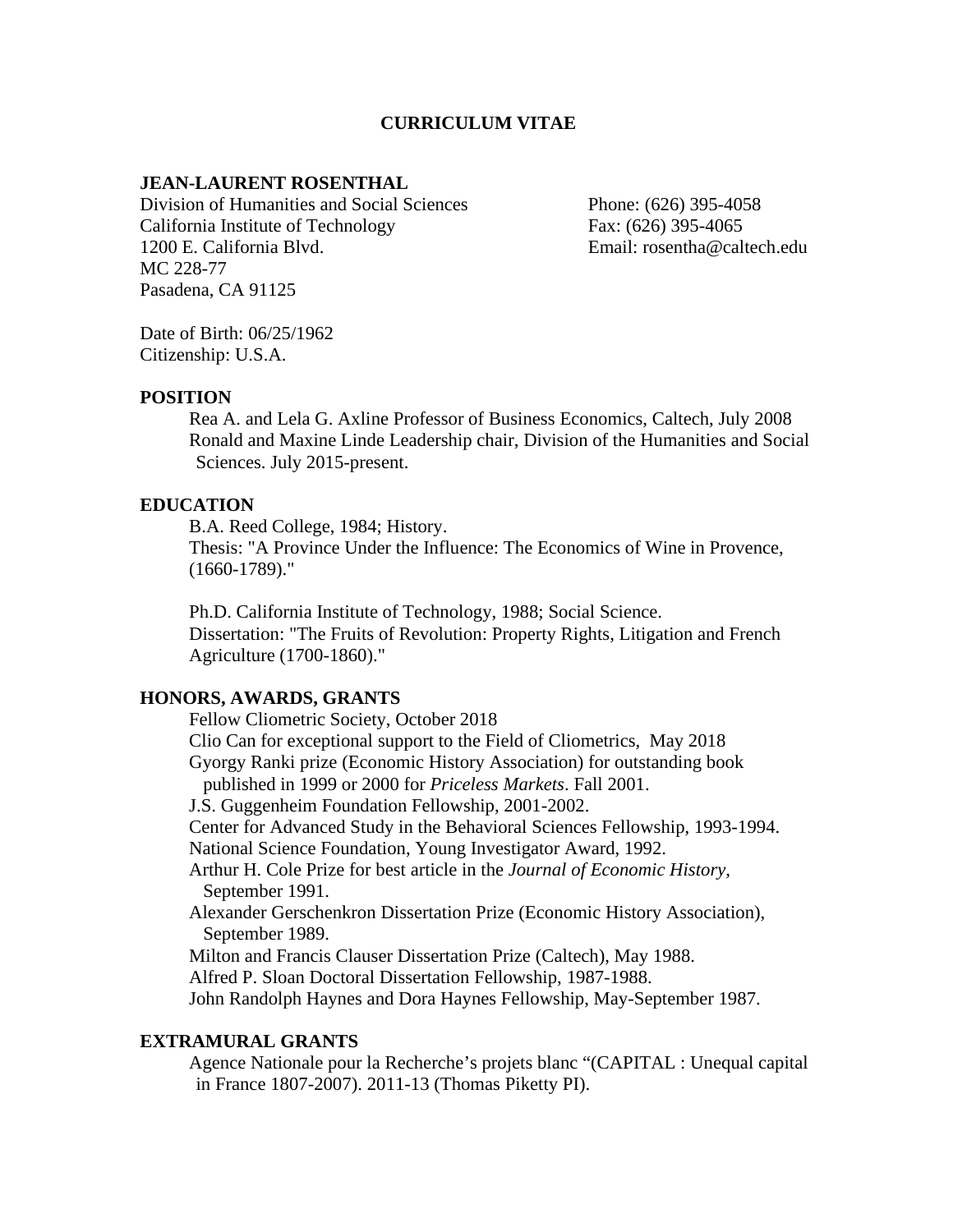Agence Nationale pour la Recherche's program "Corpus et outils de la recherche en sciences humaines et socials" (PATRIMOINES **:** Richesse, retraites et inégalités des Patrimoines en France XIXe-XXe siècles). 2008-10 (Gilles Postel-Vinay PI). National Science Foundation grant, 2007-2009 (Firm Governance, with Tim Guinnane, Ron Harris, and Naomi Lamoreaux) National Science Foundation grant, 2005-2007. (Wealth Inequality) Russell-Sage Foundation, Trust Initiative grant, 2002-2005. Russell-Sage Foundation, exploratory grant, 2000-2001. RBSL Bergman Foundation, 1995-1997, 1997-1998. Borchard Foundation, 1993-1994. National Science Foundation, Young Investigator Award, 1992-1997.

# **TEACHING EXPERIENCE**

Visiting Professor, Paris School of Economics 2006-7; fall 2008. Professor of Economics, California Institute of Technology, 2006. Professor, UCLA Department of Economics, 1996-2006. Visiting Associate Professor, UC Irvine, Department of Economics, Spring 1995. Associate Professor, UCLA Department of Economics, 1993-1996. Visiting Assistant Professor, Yale Department of Economics, Fall 1992. Assistant Professor, UCLA Department of Economics, 1988-1993. Teaching Assistant, Caltech, Spring 1986-Winter 1987.

# **Courses taught:**

Intermediate Microeconomics, (undergraduate) Introduction to Finance (undergraduate) Competition and Monopoly (undergraduate) European Economic History, (graduate and undergraduate) American Economic History, (graduate and undergraduate) Political Economy of Property Rights (graduate) Political Economy of Corporate Governance (undergraduate)

# **PUBLICATIONS**

# **Books**

- 1. *Dark Matter Credit: the Devlopment of Peer to Peer Lending and Banking in France.* with Philip T. Hoffman, and Gilles Postel-Vinay. Princeton University Press, 2019.
- 2. *Before and Beyond Divergence; Institutions and Prosperity in China and Europe 1000-1800.* With R. Bin Wong. Harvard University Press, February 2011.
- 3. *Surviving Large Losses: Financial Crises, the Middle Class, and the Development of Capital Markets.* With Philip T. Hoffman and Gilles Postel-Vinay. Harvard University Press. Spring 2007. Paperback edition Fall 2009.
- 4. *Finance, Intermediaries and Economic Development.* Coedited with Stanley Engerman, Philip T. Hoffman, and Kenneth Sokoloff. Cambridge University Press, 2003.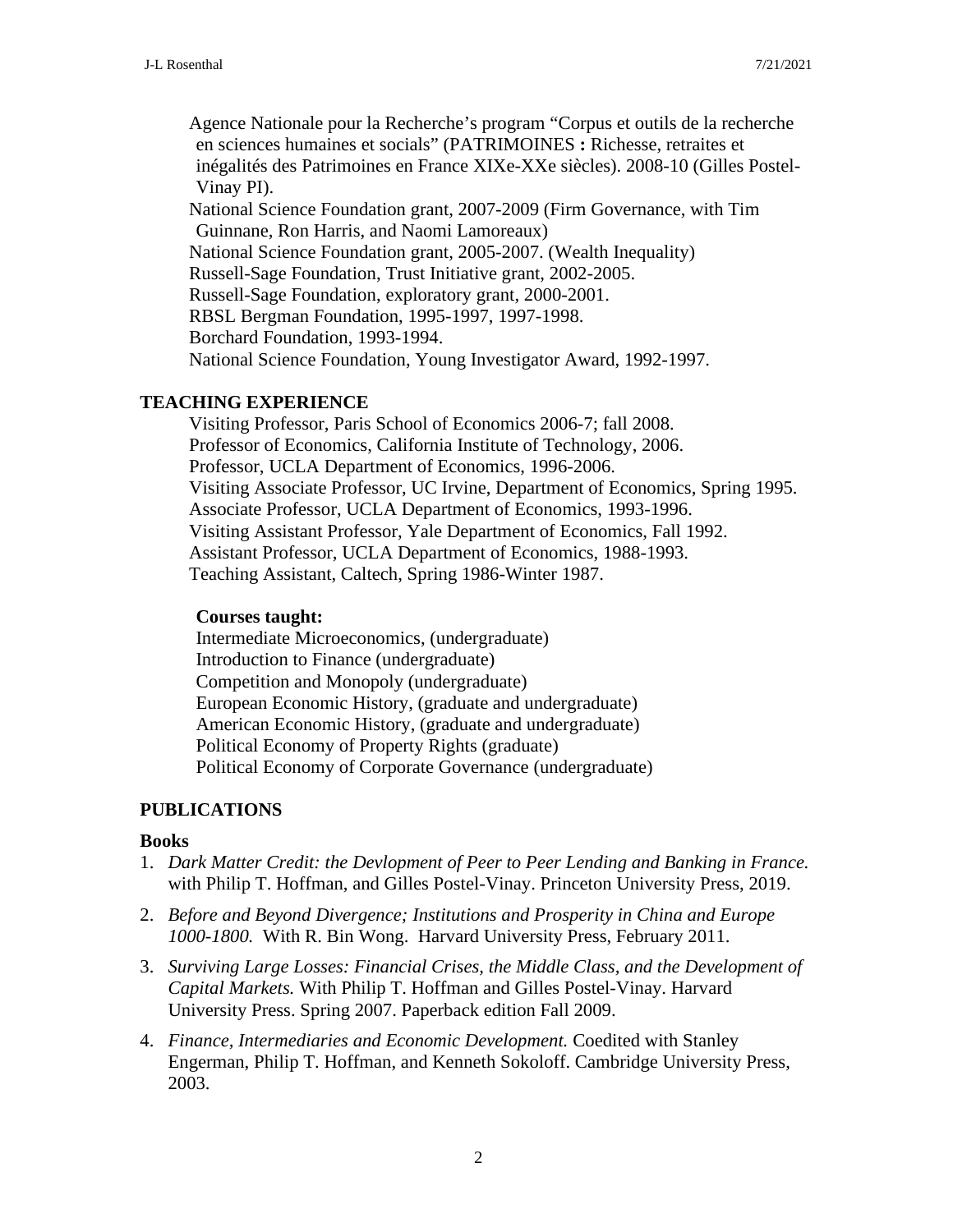- 5. *Priceless Markets: The Political Economy of Credit in Paris, 1662-1869.* With Philip T. Hoffman and Gilles Postel-Vinay. University of Chicago Press, 2000. Translated in French as *Des marchés sans prix : l'économie politique du crédit à Paris, 1662- 1869.* Presses de l'EHESS, 2001.
- 6. *Analytic Narratives*. With Robert Bates, Avner Greif, Margaret Levi, and Barry Weingast. Princeton University Press, 1998. Chinese edition 2008.
- 7. *The Fruits of Revolution, Property Rights, Litigation and French Agriculture (1700- 1860).* Cambridge University Press, 1992.

# **Articles**

- 1. "Sewers' Diffusion and the Decline of Mortality; The case of Paris, 1880-1914." With Lionel Kesztenbaum. *Journal of Urban Economics.* 2016
- 2. "Income versus Sanitation; Mortality Decline in Paris, 1880-1914." (2014). in M. Oris and R. Farinas Eds. *New Approaches to Death in Cities during the Health Transition*. International Studies in Populations, Springer 2016.
- 3. "Capitalism and Financial Development: The Case of Mortgage Markets in France, 1807-1899," With Philip T. Hoffman and Gilles Postel-Vinay. *Social Science History*  2014.
- 4. "Entry, Information and Financial Development: a Century of Competition between French Banks and Notaries." With Philip T. Hoffman and Gilles Postel-Vinay. *Explorations in Economic History* Volume 55, January 2015, *Pages 39-57*
- 5. "Inherited vs Self-Made Wealth: Theory & Evidence from a Rentier Society (Paris 1872-1927" With Thomas Piketty, and Gilles Postel-Vinay. *Explorations in Economic History* Vol 51(1) Jan 2014: 21-40*.*
- 6. "Before and Beyond Divergence;A New Look at the Economic History of China and Europe." With R.Bin Wong. In M. Aoki, T. Kuran and G. Roland eds*. Institutions and Comparative Economic Development (Proceedings of the International Economic Association*. London, 2012. 64-78.
- 7. "The health cost of living in a city: The case of France at the end of the 19th century." With Lionel Kesztenbaum. *Explorations in Economic History* Volume 48 (2), April 2011: 207–225.
- 8. "History, Geography, and the Markets for Mortgage Loans in 19th Century France. With Philip T. Hoffman and Gilles Postel-Vinay. Fall 2008. In *Understanding Long-Run Economic Growth: Essays in Honor of Kenneth L. Sokoloff*, edited by Dora L. Costa and Naomi R. Lamoreaux. University of Chicago Press 2011: 155-76.
- 9. Making do with imperfect law: small firms in France and Germany, 1890-1935. *Entreprise et Histoire* # 57 Decenber 2009: Pp 79-95.
- 10. "Is Trust an Ultimate Cause? Its Role in the Long Run Development of Financial Markets in France," in Cook, Levi, and Hardin eds. *Whom can we trust*. with Philip T. Hoffman Gilles Postel-Vinay, 2010. Pp 249-85.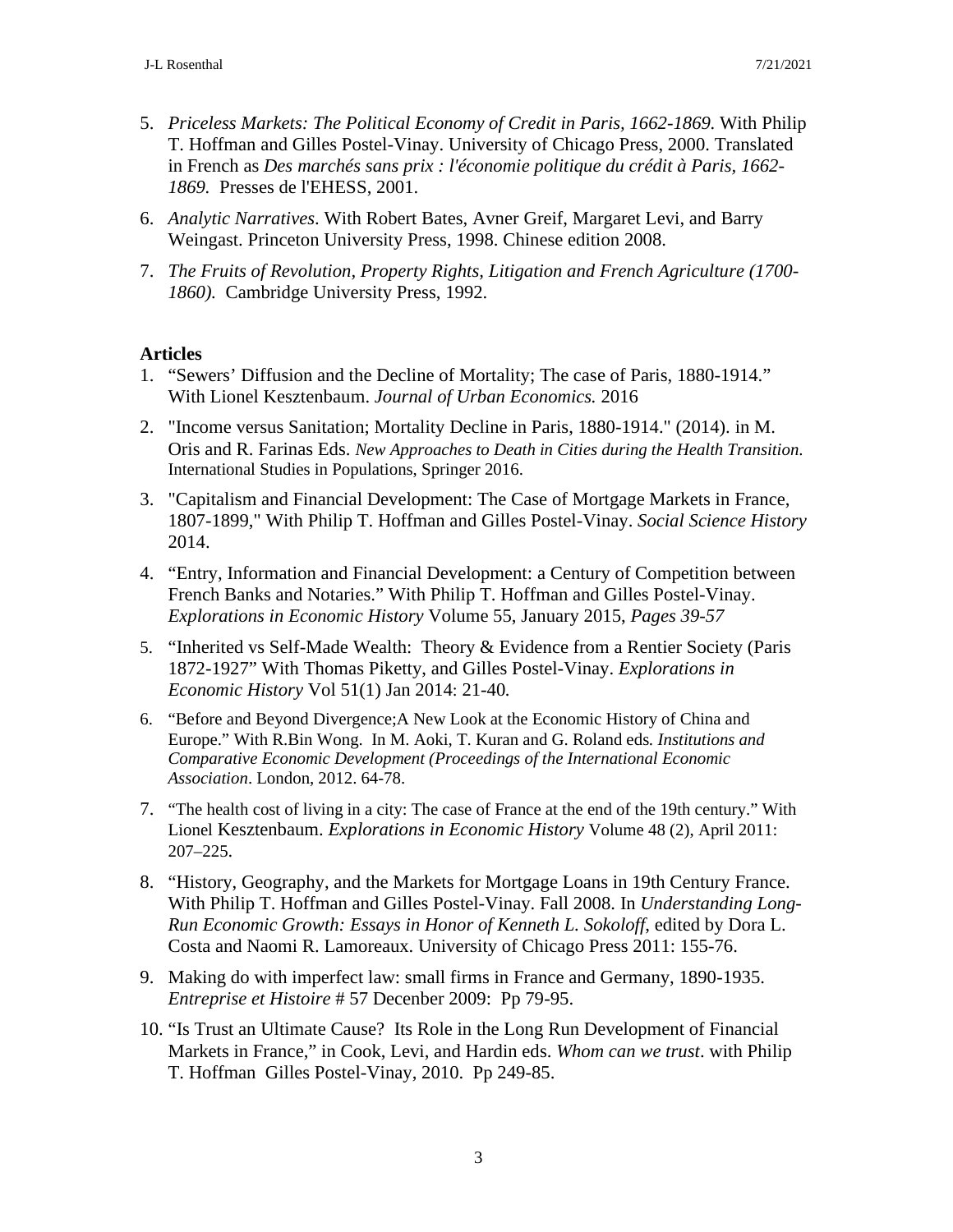- 11. "Pouvoir et propriété dans l'entreprise: pour une histoire international des sociétiés á responsabilité limitée," A*nnales: E.S.C.*, January 2008. With Timothy Guinnane, Ron Harris, and Naomi R. Lamoreaux. (English version "Ownership and Control in the Entrepreneurial Firm: An International History of Private Limited Companies," Yale University Economic Growth Center Discussion Paper #959, December 2007. )
- 12. "Putting the Corporation in its Place," With Timothy Guinnane, Ron Harris and Naomi R. Lamoreaux. *Enterprise and Society*. Vol 8, (3) 2007, 687-729.
- 13. "Wealth Concentration in a Developing Economy: Paris and France, 1807-1994." With Thomas Piketty and Gilles Postel-Vinay. *American Economic Review.* Vol. 96 (1), 2006, 236-56.
- 14. "Historical Financing of Small- and Medium-Size Enterprises." With Robert Cull, Lance E. Davis, and Naomi R. Lamoreaux. *Journal of Banking and Finance.* Vol. 30, 3017-42.
- 15. Corporate Governance and the Plight of Minority Shareholders in the United States before the Great Depression." With Naomi R. Lamoreaux. In E. Glazer and C. Goldin eds. *Corruption and Reform: Lessons from America's History.* University of Chicago Press. 2006, 125-152.
- 16. "Legal Regime and Business's Organizational Choice: A Comparison of France and the United States during the Mid-Nineteenth Century." With Naomi R. Lamoreaux. *American Law and Economic Review,* Vol. 7 (1), 2005, 28-61.
- 17. "Le drainage dans le Pays d'Auge: Les conséquences des droits de proprieté incertains." In S. Ciriacono ed. *Eau et développement dans l'Europe moderne.* Editions de la Maison des sciences de l'homme, Paris, 2004, 197-217.
- 18. "Révolution et évolution : Les marchés de crédit notarié en France, 1780-1840." With Philip T. Hoffman and Gilles Postel-Vinay. *Annales E.S.C.,* Vol. 59 (2), March-April 2004, 387-424.
- 19. "No Exit: Notarial Bankruptcies and the Evolution of Financial Intermediation in Nineteenth Century Paris." With Philip T. Hoffman and Gilles Postel-Vinay. In S. Engerman et al. eds., *Finance, Intermediaries And Economic Development.* Cambridge University Press, 2003, 75-108.
- 20. "The Development of Intermediation in French Credit Markets: Evidence from the Estates of Burgundy." With Mark Potter. *Journal of Economic History,* Vol. 62 (4), Dec. 2002, 1024-1049.
- 21. "New Work in French Economic History." With Philip T. Hoffman. *French Historical Studies*, Vol. 23 (3), Summer 2000, 439-454.
- 22. "Information and Economic History: How the Credit Market in Old Regime Paris Forces Us to Rethink the Transition to Capitalism." With Philip T. Hoffman and Gilles Postel-Vinay. *American Historical Review,* Vol. 104 (1), February 1999, 69- 104.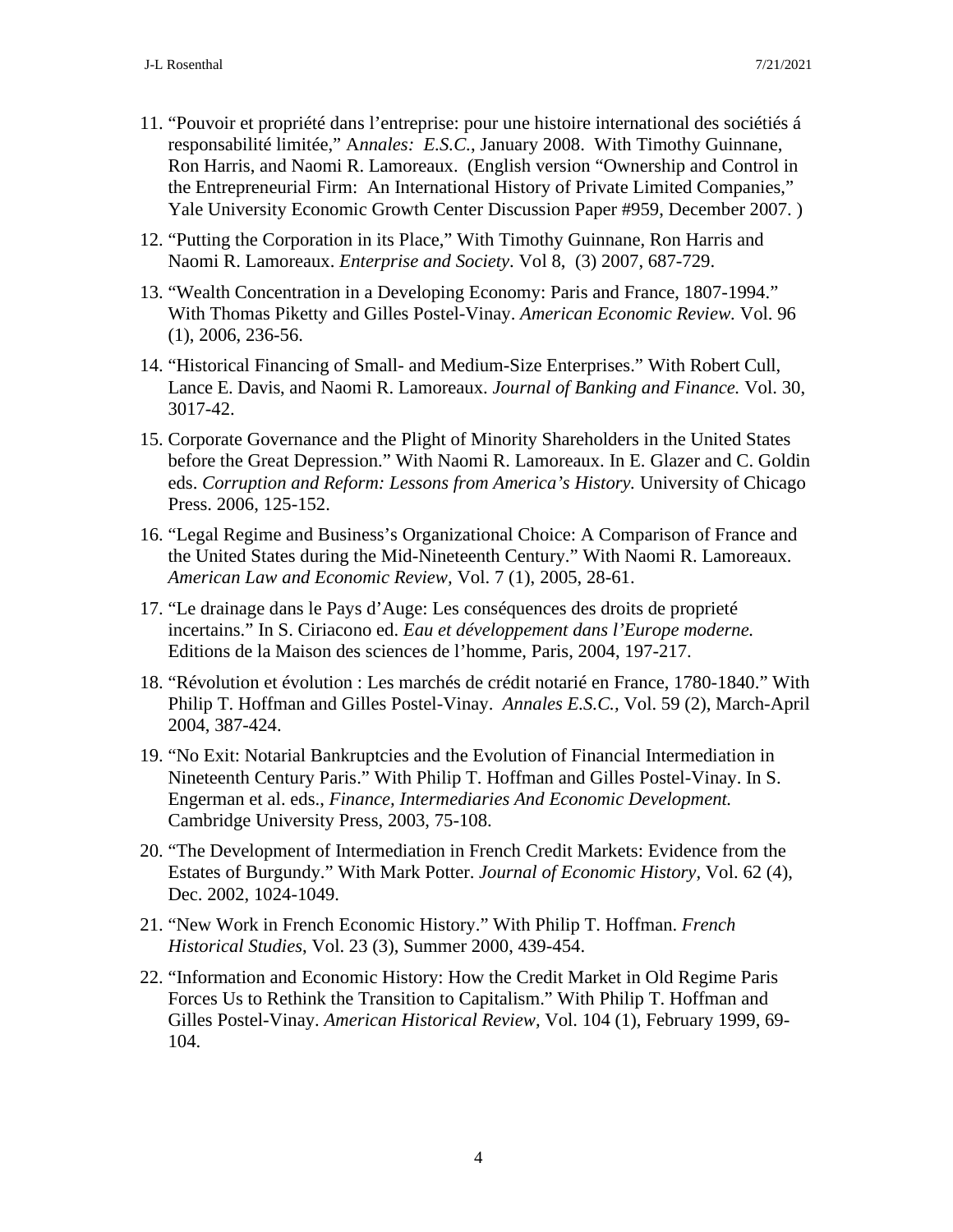- 23. "The Political Economy of Absolutism Reconsidered." In *Analytic Narratives*, coedited with R. Bates, A. Greif, M. Levi, and B. Weingast. Princeton University Press, 1998, 63-108.
- 24. "What Do Notaries Do?: Overcoming Asymmetric Information in Financial Markets: The Case of Paris, 1751." With Philip T. Hoffman and Gilles Postel-Vinay. *Journal of Institutional and Theoretical Economics,* Vol. 154 (3), September 1998: 499-530.
- 25. "The Burgundian Estates' Bond Market: Clienteles and Intermediaries, 1660-1790." With Mark Potter. In Paul Servais ed., *Réseaux et cultures du crédit du XVIème au XXème siècle en Europe.* University of Louvain Press, 1997, 173-195.
- 26. "Deposits, Bankruptcy, and Notarial Credit in Late Eighteenth-Century Paris." With Philip T. Hoffman and Gilles Postel-Vinay. In Paul Servais ed., *Réseaux et cultures du crédit du XVIème au XXème siècle en Europe.* University of Louvain Press, 1997, 245-267.
- 27. "Politics and Public Finance in France: The Estates of Burgundy, 1670-1789." With Mark Potter. *Journal of Interdisciplinary History,* Vol. XXVII, Spring 1997, 577-612.
- 28. "The Political Economy of Warfare and Taxation in Early Modern Europe: Historical Lessons for Economic Development." With Philip T. Hoffman. In J. Droback and J. Nye eds. *Frontiers of Institutional Economics*. Academic Press, 1997, 31-55.
- 29. "Redistribution and Long-Term Private Debt in Paris, 1660-1726." With Philip T. Hoffman and Gilles Postel-Vinay. *Journal of Economic History,* Vol. 55, June 1995, 256-284.
- 30. "Rural Credit Markets and Aggregate Shocks: The Experience of Nuits St. Georges in Burgundy, 1756-1776." *Journal of Economic History*, Vol. 54, June 1994, 288-306.
- 31. "Economie et Politique: Les marchés du crédit à Paris 1750-1840." With Philip T. Hoffman and Gilles Postel-Vinay. *Annales E.S.C.,* Vol. 1, January 1994, 65-98.
- 32. "Credit Markets and Economic Change in Southeastern France 1630-1788." *Explorations in Economic History,* Vol. 30, April 1993, 129-157.
- 33. "Private Credit Markets in Paris 1690-1840." With Philip T. Hoffman and Gilles Postel-Vinay. *Journal of Economic History,* Vol. 52 , June 1992, 293-306.
- 34. "The Development of Irrigation in Provence 1700-1860: The French Revolution and Economic Growth." *Journal of Economic History*, Vol. 50, September 1990, 615- 638.

# **Short Pieces**

- 1. "Scarcity: language and politics" in *Scarcity in the Modern Wolrd.* F Jonsson, J Brewer, N Fromer, F Trentmann eds. Bloomsbury 2019. pp. 21.26.
- 2. "Rememberance of Crises Past," *Engineering and Science.* Volume LXXI (4), 2008:20-25.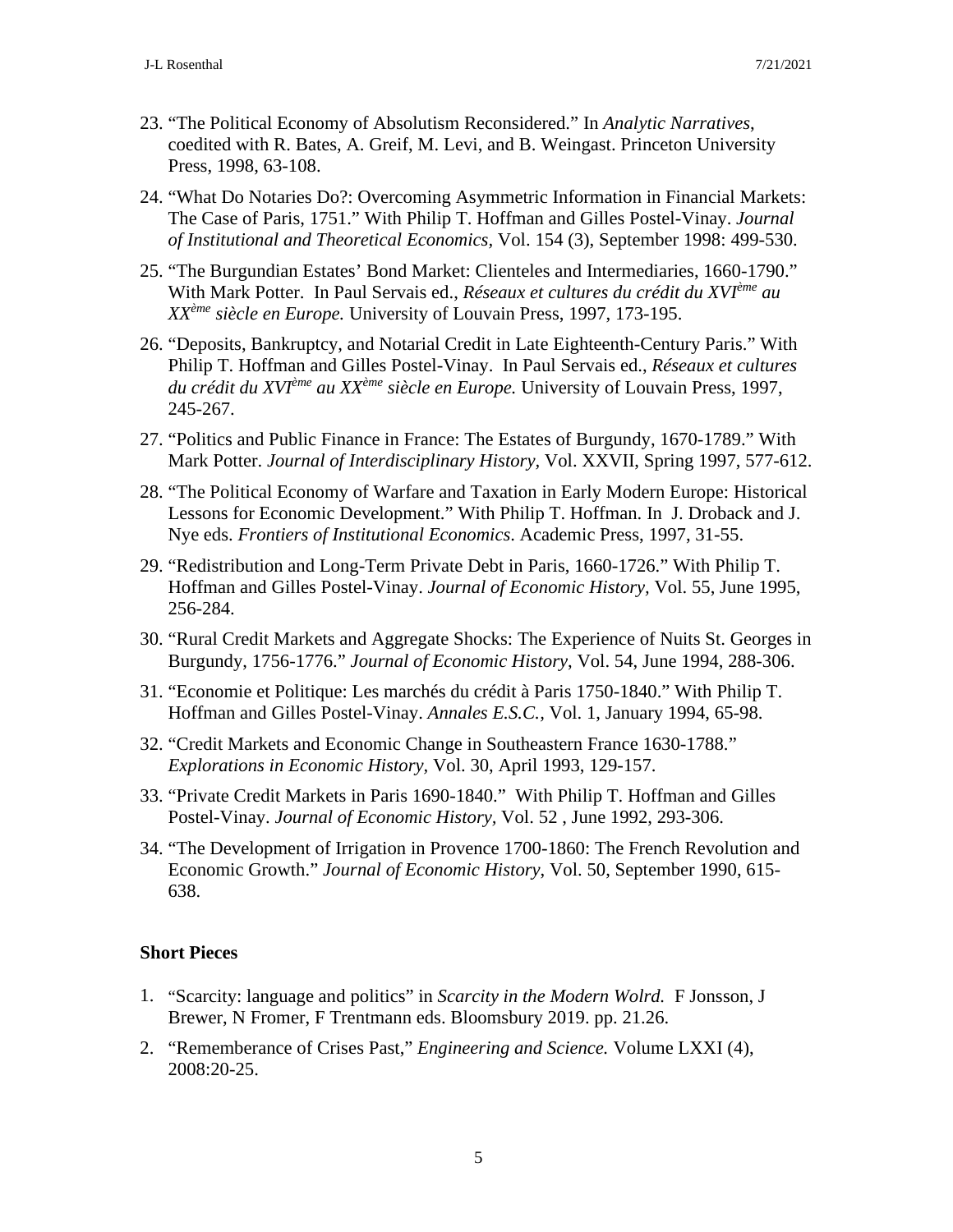- 3. "Comment on: Entity Shielding and the Development of Business Forms: A Comparative Perspective." With Naomi R. Lamoreaux, 119 *Harvard Law Review Forum*. 238 (2006). [http://www.harvardlawreview.org/forum/issues/119/march06/lamoreaux\\_rosenthal.pdf](http://www.harvardlawreview.org/forum/issues/119/march06/lamoreaux_rosenthal.pdf)
- 4. "Analytic Narratives." With R. Bates, A. Greif, M. Levi, and B. Weingast. *Social Science History,* Vol. 24 (4), Winter 2000, 685-696.
- 5. "The Analytic Narrative Project." With R. Bates, A. Greif, M. Levi, and B. Weingast, *American Political Science Review,* Vol. 94 (3), September 2000, 696-702.
- 6. Comments on dissertations by Cowen, Hanley, and Voth. *Journal of Economic History*, Vol. 57 (2), June 1997, 505-509.
- 7. Two articles for the *Palgrave Dictionary of Money and Finance* on the Crédit Mobilier and the Crédit Foncier. With Gilles Postel-Vinay. 1992.
- 8. Dissertation Summary: "The Fruits of Revolution: Property Rights, Litigation and French Agriculture (1700-1860)." *Journal of Economic History.* Vol. 50 (2), June 1990, 438-39.

# MANUSCRIPT N PROGRESS

1. Parisian Inequalities: Wealth and Welfare 1807-1972. with Gilles Postel-Vinay

# PAPERS IN PROGRESS

- *1.* "The decline of a great financial intermediary: notaries in France, 1851-1934" July 2021
- *2.* "After the Rentier society The Great Shocks of the Twentieth Century reconsidered" With Thomas Piketty and Gilles Postel-Vinay. February 2018.
- *3.* "Adapting the Law to Fit the Facts: the GmbH, the SARL, and the Organization of Small Firms in Germany and France, 1892-1930." July 2012. With Timothy Guinnane.
- *4.* "Contracts and Revolution: The View from the Gard's Notaries*, 1779-1808*. With Philip T. Hoffman and Gilles Postel-Vinay. February 2011.
- *5.* "The increased concentration of wealth in Paris 1807-1912; of Revolution and Demography with Thomas Piketty, and Gilles Postel Vinay, Fall 2006.
- *6.* "Organizing Middle-Sized Firms in the United States and France, 1830-2000." With Naomi R. Lamoreaux. Fall 2003.
- *7.* "The Size of the Ante: Inequality, Financial Markets and Growth in Paris 1780- 1907." Winter 2002.
- *8.* "Divided We Fall: The Political Economy of Warfare and Taxation." With Philip T. Hoffman. Summer 2000.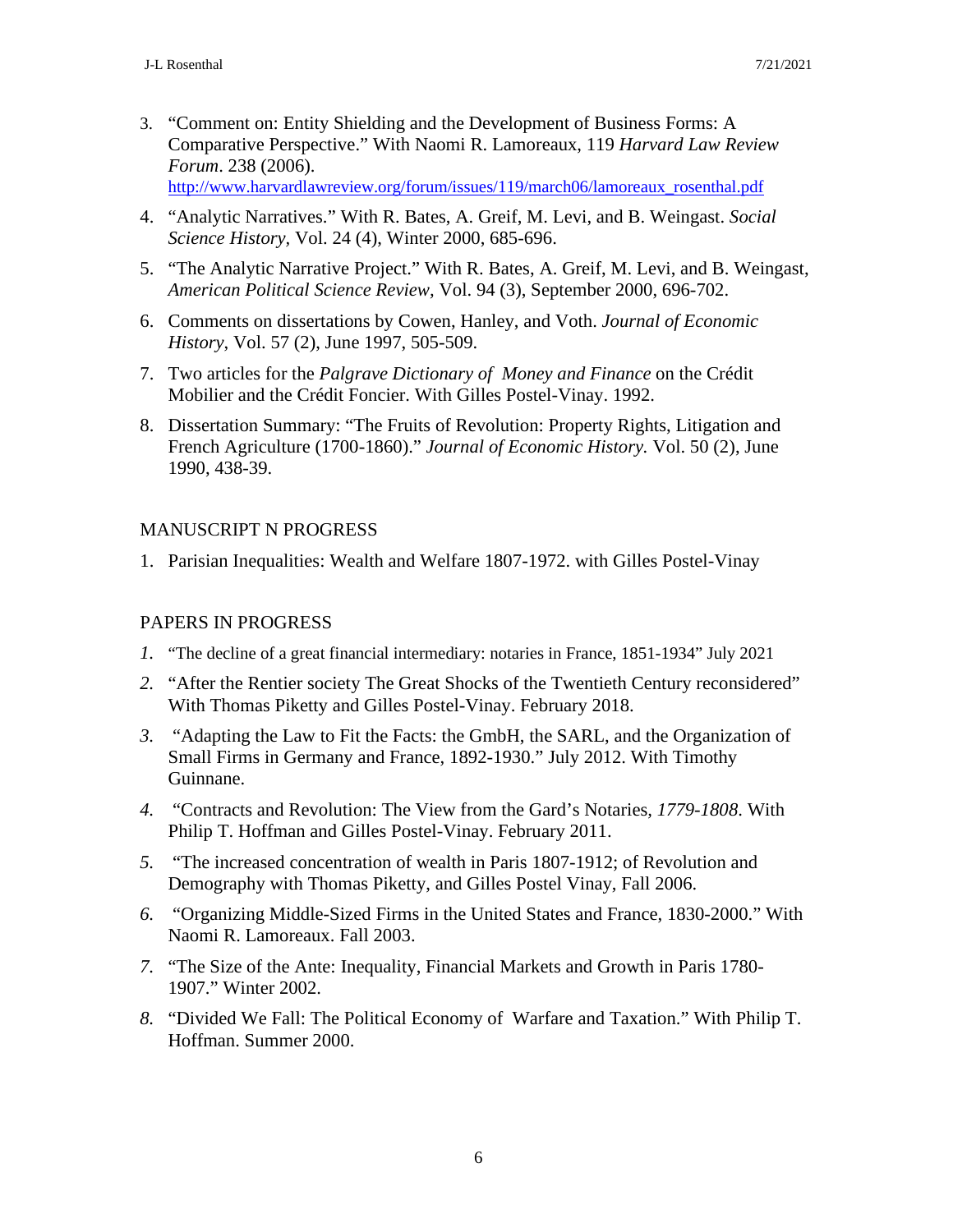### **SERVICE Editorial Boards**

*Journal of Economic Literature* (2013-present), *Journal of Comparative Economics* (2009-2012), *Explorations in Economic History* (1996-2010), *European Review of Economic History* (editiorial board 2007-2010, scientific advisory board 2010-present)*, Journal of Economic History* (2000-2004). Editor, *Journal of Economic History*, 2010-4.

# **Referee and Reader Reports**

*Agricultural History*, *American Economic Review*, Cambridge University Press, *Explorations in Economic History*, *Historical Methods*, *French Historical Studies*, Harvard University Press, *Journal of Economic History*, *Journal of Institutional and Theoretical Economics*, *International Review of Law and Economics*, *Journal of Law, Economics and Organizations*, National Science Foundation, *Review of Economic Studies*, University of Chicago Press, *Journal of Political Economy*, *Quarterly Journal of Economics*. Princeton University Press

### **Book Reviews**

*Journal of Economic History*, *Economic History Review, Journal of Economic Literature*, *Journal of Social History*, *American Journal of Sociology*, *Albion*, *EH-Net*.

### **Divisional Service (at Caltech)**

Executive officer for Social Science 2007-2013. Chair, BEM recruiting committee 2013-2014

# **Department Service (at UCLA)**

Undergraduate Committee (1988-1989); Junior Staffing Committee (1989-1991, 1994-1995, 2002-2003); Executive Committee (1991-1993); Computing Committee (1993-1994); Long Range Planning Committee (1993-1994); Undergraduate Vice Chair (1996-2000); Senior Recruiting Committee (1998- 1999); Personnel Committee (2000-2001). Graduate Placement Director (2000- 2001, 2002-2006), Development Committee (2004-2006).

# **University Service**

### **(at UCLA)**

Latin American Publication Committee (1995-1998); Center for European and Russian Studies, Advisory Board (1998-present); Associate Director, UCLA Center for Global and Comparative Research (2000-2003), Advisory Board, International Institute 2005-2006.

### **(at Caltech)**

Chair, Ad Hoc Online Curriculum Committee (2012-4). Member President's Diversity Council (2015, 2018)

### **Field Service**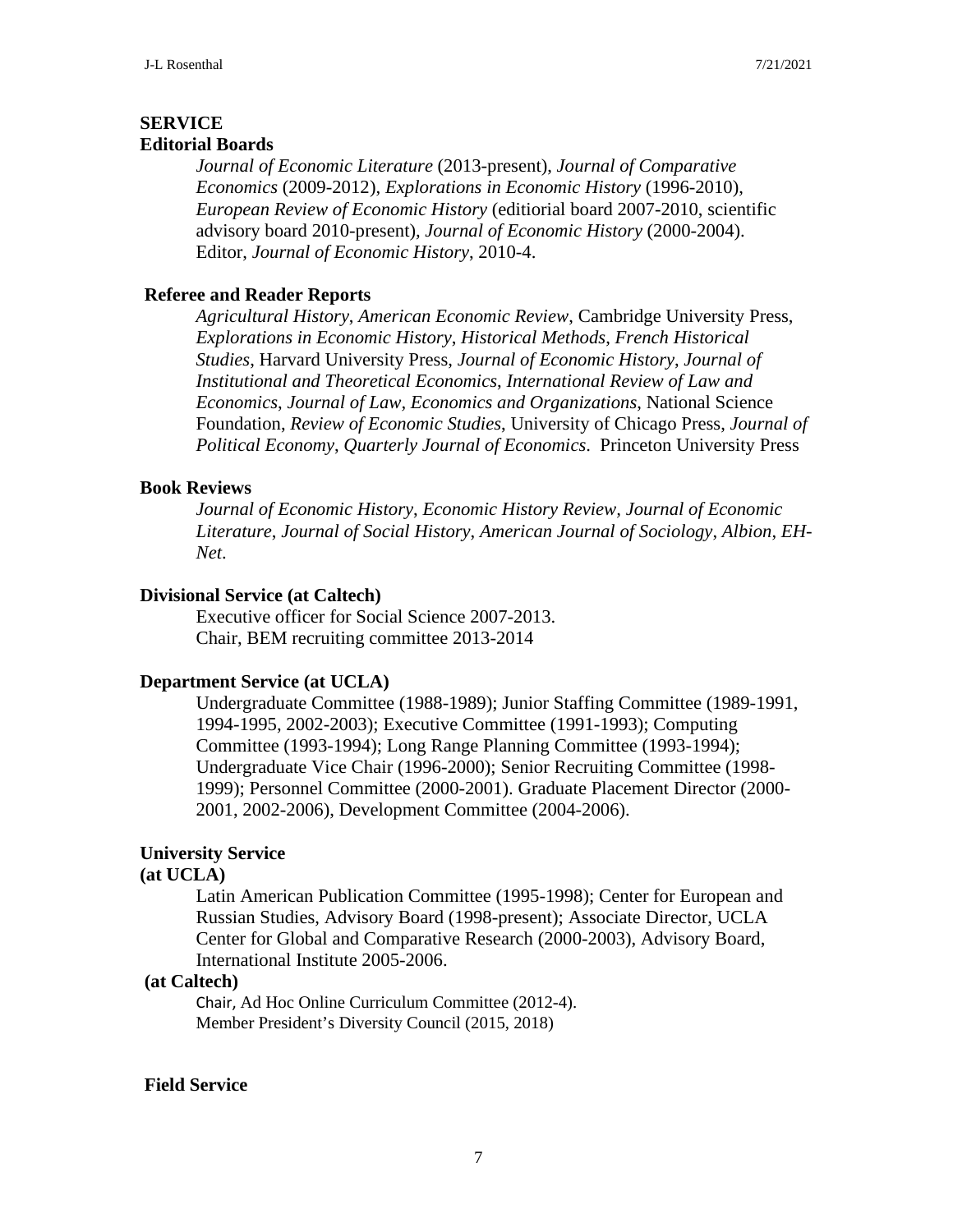- All-UC Group in Economic History : Steering Committee (1993-2006); Chair Graduate Fellowship Committee (2000-2006); Program committee for conferences (1993, 1996, 2000, 2004). Co-Chair Program committee Spring 2008, 2011.
- Economic History Association: Ranki Prize committee for best book in European Economic History (1990-1997); Dissertation panel convener (Fall 1996); Chair, Program Committee (2005 meetings); Trustee 2006-10; Nomination Committee 2008-10; Sokolof Fellowship Committee, 2015-6, 2021-22. JEH committee chair 2021-22.

Cliometric Society: Trustee (1997-2001).

ISNIE: Program Committee 2009 meeting.

Canadian Network for Economic History: Keynote Speaker 2008.

Member, Scientific board, Toulouse Institute for Advanced Study 2021-2023

### **RECENT SEMINARS AND PRESENTATIONS (2013-2019)**

Stanford University, Northwestern University, Social Science History Association, IMT Lucca, UC Davis, UC Riverside conference on financial intermediaries in history, Stanford University, University of Arizona, SITE, Economic History Association, Toulouse School of Economics, UCLA, Yale University, All-UC Group in Economic History, University of Michigan, Joint seminar Federal Reserve-American U. UC Berkeley, Florida State, ALL-UC Merced.

# **STUDENTS**

Committee Chair or Co-Chair

Ph.D., completed, with initial employement

Hajime Hadeishi (1996, FDIC) David Madero Suarez (1997, Treasury Department, Mexico) Mark Potter (1998, University of Wyoming) Lacey Plache (1999, Competition Policy Associates (COMPASS)) Jordi Prat (1999, IMF) Carlos Castillo (2002, Central Bank, Guatemala) Daniel Bogart (2003, UC Irvine) Duol Kim (2003, Korea Development Institute) Leah Brooks (2005, McGill University) Mark Dincecco (2006, IMT Lucca Institute for Advanced Studies) Kenneth Ahern (2007, University of Michigan Business School) Gonzalo Islas Rojas (2007, Escuela de Negocios-Universidad Adolfo Ibanez) Nina, Walton (2008, USC Law School) Judith Frias (2008, Ministry of Labor Mexico) Federico Tadei (2015), University of Barcelona Samantha Myers (2016), NYU Abu Dhabi Yifei Wang (2016), Microsoft Research Jun Chen (2018) Reminin University Business School.